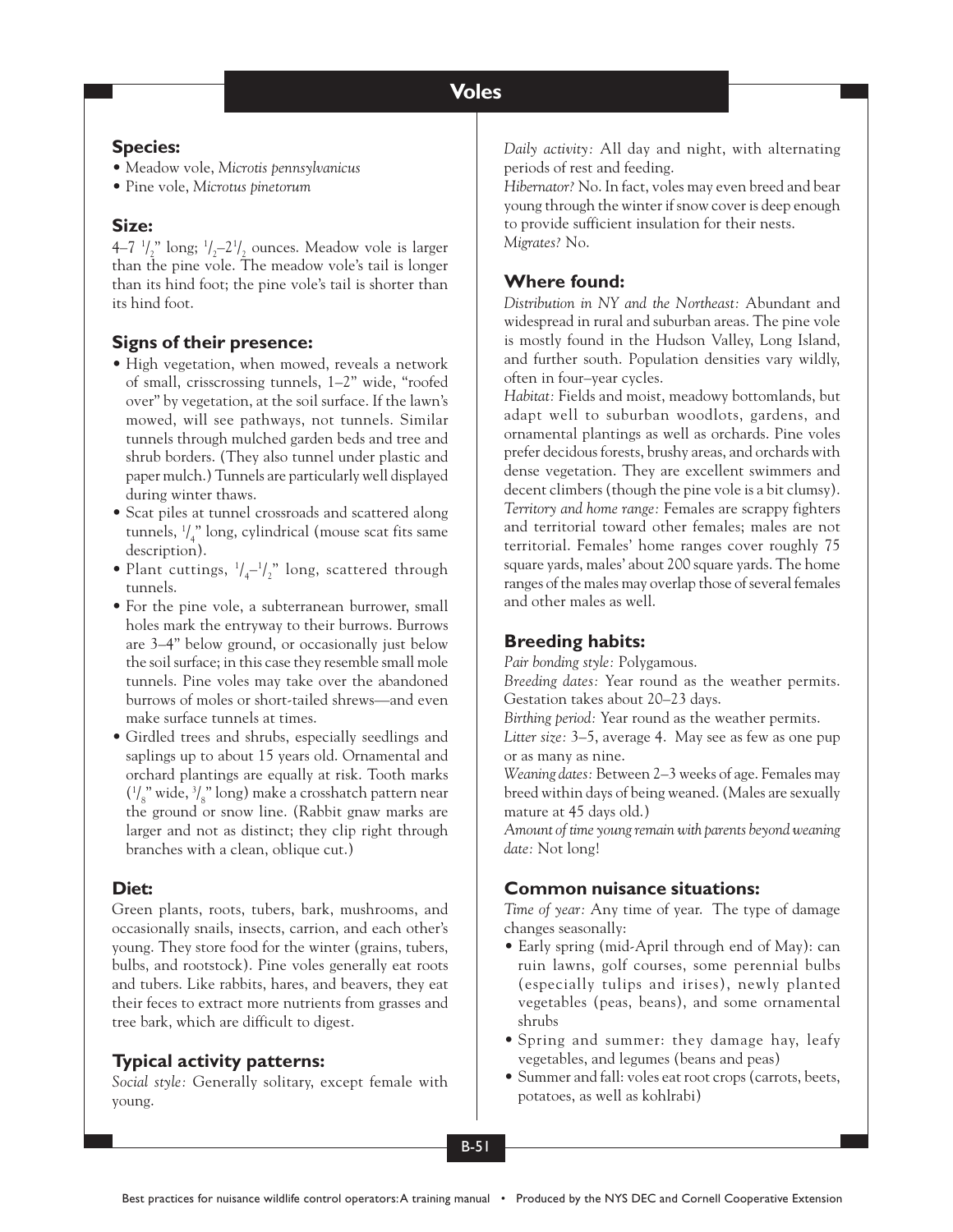#### **Voles**

- Fall (Sept. through Nov.): they damage lawns, golf courses, fruit trees, and some perennial bulbs
- Fall and winter: they will girdle trees and shrubs, (especially fruit trees and some ornamental shrubs). Look for the damage up to the level of the deepest snow cover.

#### *What are they doing?*

- Burrow through and damage lawns and golf course turf.
- Girdle some fruit trees and ornamental shrubs.
- Eat flower bulbs, especially tulips and irises.
- Eat some vegetables in gardens and farms, especially legumes (peas, beans) and root crops (carrots, beets, potatoes).
- Chow on hay crops. A population of 100 voles/ acre may reduce the crop by a half-ton over the course of a season.
- Disease risks: minimal because of their infrequent contact with people, but voles can carry tularemia.

#### *De-bunking myths about voles:*

• Voles are often confused for moles. Here's how to tell them apart:

| <b>VOLES</b> have:<br>small eyes         | Moles have:<br>very small eyes                                                       |
|------------------------------------------|--------------------------------------------------------------------------------------|
| small, but definitely<br>noticeable ears | no external ears                                                                     |
| furry noses                              | a naked, pointy snout                                                                |
| small, mouse-like feet                   | large front feet that<br>are turned sideways, and<br>big claws. (Excellent shovels). |

### **Legal status in New York:**

Unprotected.

### **Best practices**

If your strategy includes lethal control, plan to reduce vole populations before the first winter snow.

*Protect ornamental plantings and lawns:*

- Mow closely under and around ornamental trees and shrubs; remove vegetation and pruned branches.
- Pull mulch away from the bases of trees.
- Make vole guards for trees. The guards must be large enough to allow 5 years growth. Circle the tree with  $\frac{1}{4}$ " hardware cloth that's buried 3–6" deep. The tree

guards should be taller than the anticipated snow depth by about 3–4 inches.

• Mow lawns regularly.

#### *Protect garden crops:*

- Remove vegetation, ground covers, and brush piles or other plant litter near crops.
- Tilling before planting annual crops destroys tunnels and removes cover.
- Small areas may be fenced with  $\frac{1}{4}$ " hardware cloth that's buried 3–6" deep.

#### *Protect orchard crops:*

- Follow recommendations for ornamental plantings.
- Consider the relative economic and environmental value of tilling or close mowing between rows and applying herbicide in rows to reduce cover. Rotary mowers cut closer than sickle bar mowers do.
- Mow adjacent strips and drainage ditches; work to reduce vole populations in older orchard blocks (where trees are too big to be vulnerable) that border younger blocks. Clean up windfall apples.
- Trap intensively over a 5-day period. Trapping can reduce vole populations by 90 percent.
- Encourage predators. (Voles provide 85% of a hawk's or owl's diet. All the other carnivores—foxes, skunks, weasels, coyotes—rely on them, too.) However, voles are so good at reproducing that predators alone won't give ultimate control.

*For NWCOs with a commercial pesticide applicator license:*

- Repellents may give short-term protection against meadow voles (they don't do much against pine voles). There are thiram-based and capsacin-based repellents.
- Poisons (zinc phosphide) will work, and may make economic sense in some situations.

### **Trapping strategies:**

To increase your success, trap intensively for several days. More is better.

#### *Live traps:*

- Set cage traps in their runways. Bait with apple chunks.
- Place larger multiple-capture traps (Ketch-All®) in the runways with the door facing the runway. For meadow voles, use a larger multiple capture trap such as the Ketch-All® or a 3x3x8" Sherman trap.